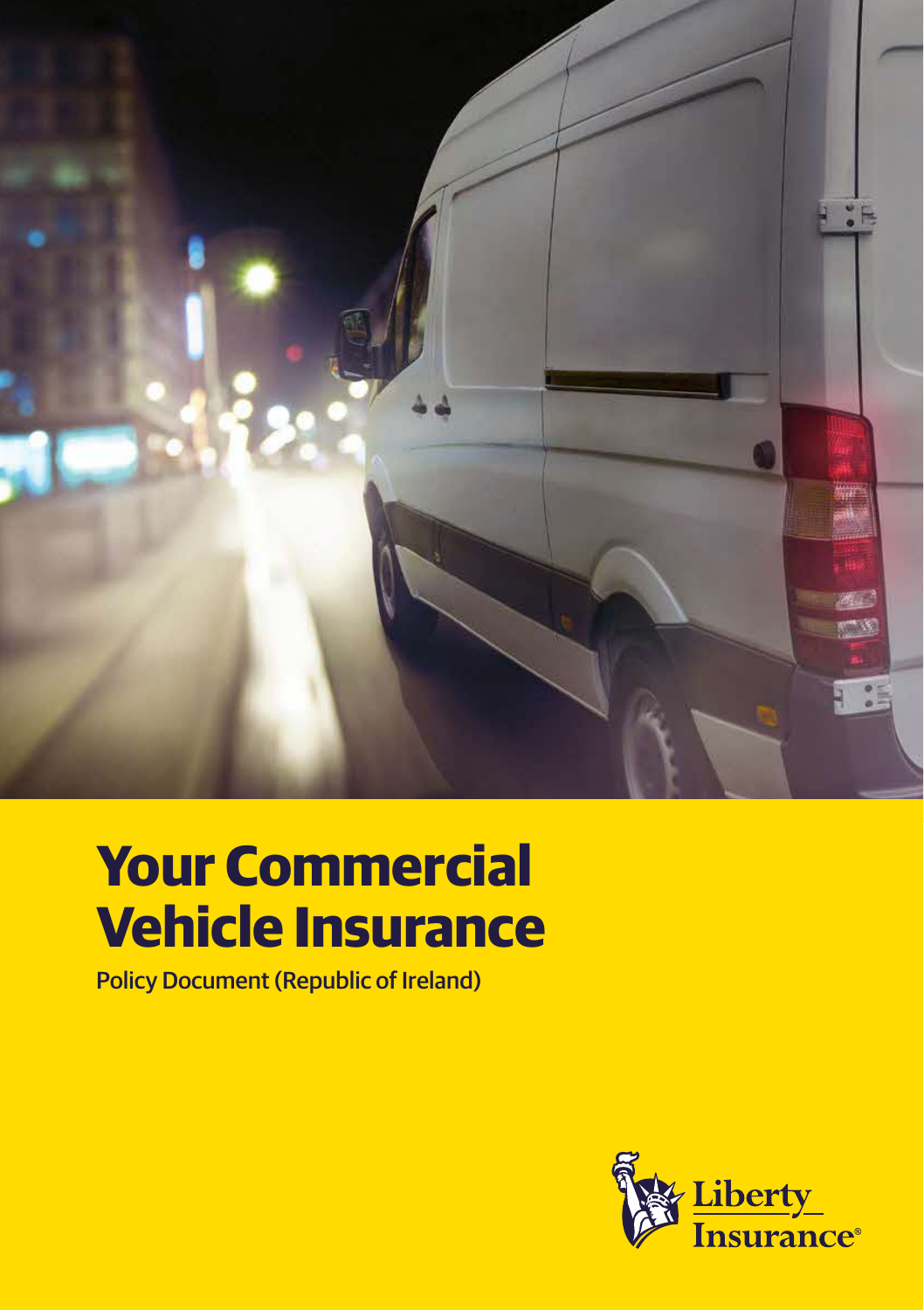#### **Useful telephone numbers –**

### Customer services **1800 891 890**

### Claims helpline **1800 771 800**

Call this number if your circumstances change and you need to update your policy or if you have a question.

Call this 24-hour number if you need to report a claim on your policy.

### Windscreen helpline

### **1800 944 435 00 800 88 0 88 228**

(If calling from outside the Republic of Ireland)

**Check your schedule to see if you have this cover.**

Call this 24-hour number to arrange for your windscreen to be repaired or replaced (refer to page 20 for terms and conditions).

### **Contents**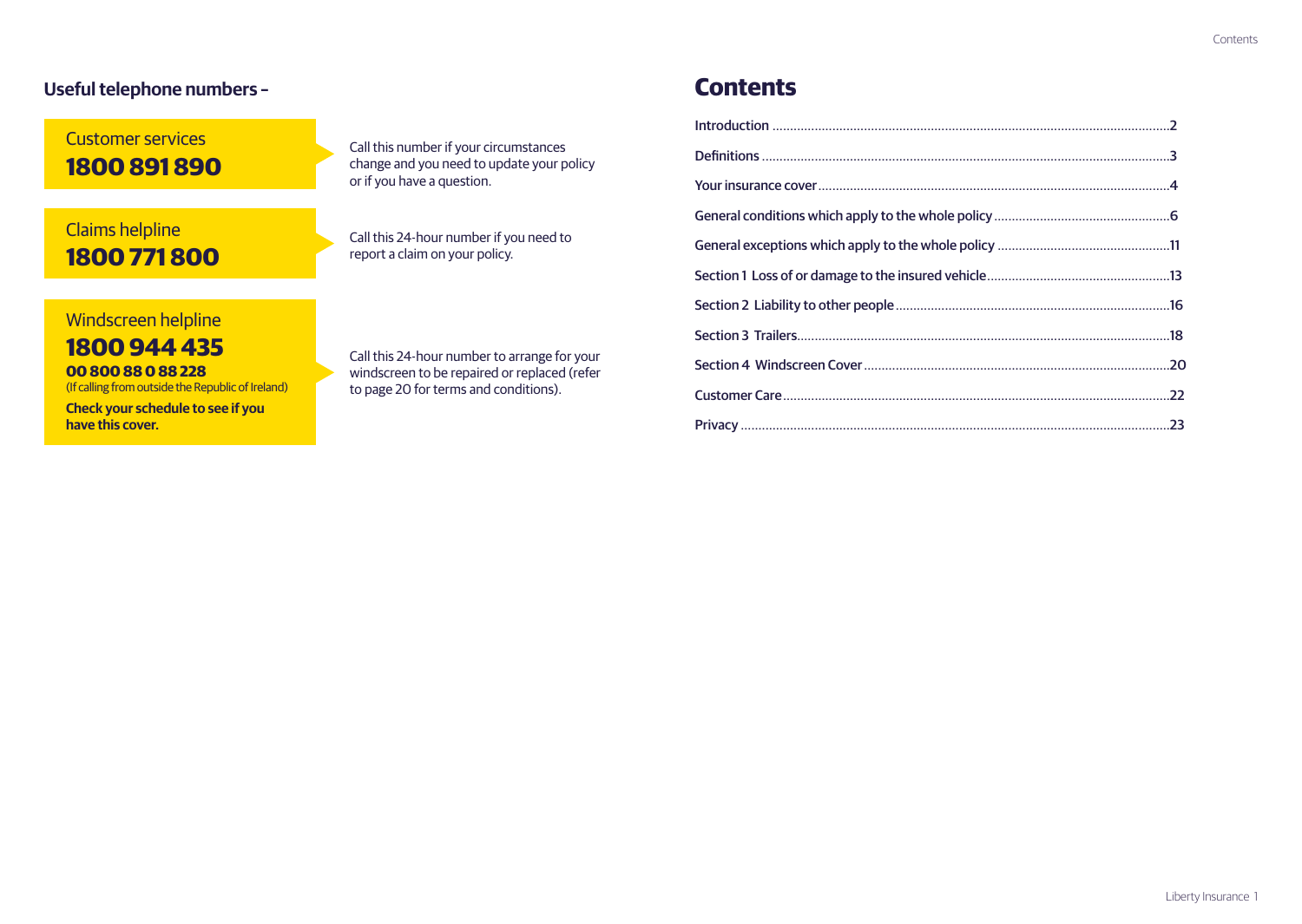### <span id="page-2-0"></span>**Introduction Definitions**

We, Liberty Insurance, agree to provide insurance to you, the insured named in the policy schedule, for events which happen in the Republic of Ireland, Northern Ireland or Great Britain (including the Isle of Man and Channel Islands) during any period of insurance that you have paid, or have agreed to pay, the premium. If more than one person is named as the insured, the insurance will apply to each of you.

#### On behalf of Liberty Insurance

 $SPL$  Olt

Stuart Trotter Ireland Country Manager, Western European Markets

Liberty Seguros, Compania de Seguros Y Reaseguros, S.A, trading as Liberty Insurance is authorised by the General Directorate of Insurance and Pension Funds in Spain and is regulated by the Central Bank of Ireland for conduct of business rules. Liberty Insurance is registered in Ireland, registration number 904632. You can contact the Central Bank of Ireland on 0818 681 681.

Accessories – any items permanently attached to the vehicle which are not directly related to how it works as a vehicle and are not designed to be used independently.

Being driven – being in the charge of a person who has driven, or will drive the vehicle, even if they are not driving at the time.

Business – your occupation as described in the schedule.

Certificate of insurance – the document which is evidence that you have taken out the insurance needed by law and which shows who can drive the vehicle and the purposes of use.

Driving Licence – a legal document permitting a person to drive (full licence), or to learn how to drive (learner permit), a motor vehicle within the territorial limits of the policy. The driving licence must be valid and the holder of the driving licence must meet the limits and any conditions of this driving licence.

Endorsement – wording which changes the insurance cover that is in the printed policy.

Excess – the first amount, as shown in the schedule, of each claim for loss or damage.

Insurable Interest – the legal requirement for you as the policyholder to be able to demonstrate an economic loss where the vehicle you are insuring on this policy is lost, destroyed or damaged.

Market value – the cost of replacing the vehicle with one of the same make, model, age and condition at the time of the accident or loss.

Material Change – answers to any questions asked by us, during the quote process and during the lifetime of the policy, are deemed 'material' to the policy. If the position or answer, in relation to any of these questions, changes you must inform us without delay.

Period of insurance – the period shown in the schedule and any further period for which we agree to insure you. For the purpose of the no claims bonus, 'period of insurance' means one year from the beginning of the policy to the first renewal date, and then each year between renewal dates.

Principal – any person who employs you to act in their place or on their behalf.

Recommended Repairer – A repairer from our approved network that we authorise to repair your vehicle.

Schedule – the document that includes your details, dates of cover, the vehicle(s) and trailer(s) covered, the excess, the policy sections and endorsement(s), if any, that are applicable. The schedule forms part of this policy.

Spouse / Partner / Cohabitant – your husband or wife or civil partner recognised in law, or your partner living at the same address as you and sharing financial responsibilities with you.

Territorial limits – Republic of Ireland, Northern Ireland, Great Britain, the Isle of Man and the Channel Islands, or while the vehicle is being transported by sea, air or rail (including loading or unloading) between these places.

Trailer – an unpowered attachment for the carriage of goods, towed by a vehicle and described in the schedule.

Vehicle – the vehicle or vehicles described in the schedule of this policy and any vehicle:

- you have given us details of;
- we have provided a certificate of insurance for; and
- for which the insurance is still in place.
- Or any vehicle we have agreed to temporarily transfer cover to.

We, us - Liberty Insurance

You, your – the person or company named as the insured in the policy schedule.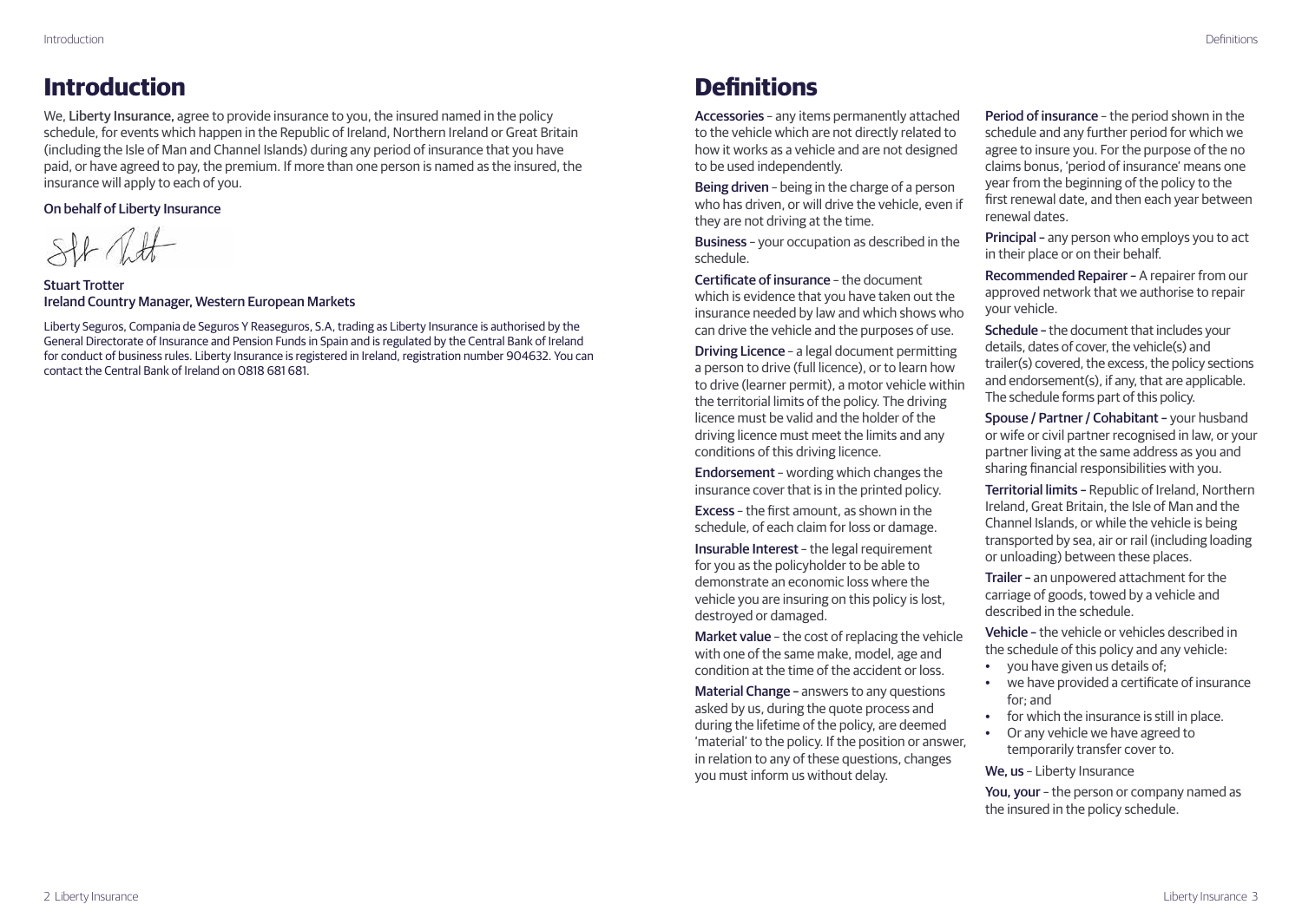### <span id="page-3-0"></span>**Your insurance cover**

So you understand what you are covered for, please read this document, the schedule and the certificate of insurance carefully. You should pay special attention to the general terms, exceptions, conditions and endorsements. If you have any questions, you should contact us or your insurance advisor.

Comprehensive cover – sections 1 and 2 of this policy apply.

Third-party, fire and theft cover – section 1 applies for loss of or damage to the vehicle caused directly by fire, lightning, explosion, theft or attempted theft. Section 2 of this policy also applies.

Third-party only cover – section 2 of this policy applies.

Trailer Cover – section 3 only applies if it is shown in the schedule.

Windscreen Cover – section 4 only applies if it is shown in the schedule.

*The general exceptions and general conditions apply to all levels of cover.*

#### **Limits on use**

The insurance only covers you if you use the vehicle in the way described in your certificate of insurance. We will not cover you for:

- a. any use connected with the motor trade, unless the use is described in your certificate of insurance;
- b. hiring out the vehicle for money, unless the use is described in your certificate of insurance; or
- c. racing or being in any contest or speed trial.

#### **Description of drivers**

Any person shown in the certificate of insurance can drive the vehicle. Where 'any driver' is shown, please see the schedule for any restrictions.

#### **No claims bonus**

If no claim arises during the period of insurance, at the renewal date we will reduce the renewal premium in line with our no claims bonus scale applying at the renewal date. You can ask for details of the no claims bonus scale.

If a claim arises during any period of insurance, we will reduce your no claims bonus as follows.

| No claims bonus  | <b>Reduced to</b> |
|------------------|-------------------|
| 1 year           | O years           |
| 2 years          | O years           |
| 3 years          | O years           |
| 4 years          | 1 year            |
| 5 years or above | 2 years           |

We will not reduce your no claims bonus as a result of:

- one claim for Fire or Theft in any one period of insurance;
- Windscreen claims made under Section 4 Windscreen Cover;
- payments (including costs and expenses) which we later get back in full.

If two or more claims arise in any period of insurance, we will reduce your no claims bonus to zero at your next renewal.

Any no claims bonus only applies to a vehicle (or replacement vehicle) insured for the full period of insurance.

You cannot transfer your no claims bonus to anyone else and it may only be used on one vehicle at a time.

*Note: The no claims bonus scale does not apply to agricultural vehicles or special-type vehicles (for example, tractors or forklift trucks).*

#### **Introductory bonus**

If we have reduced your first premium using an introductory bonus, we will remove the reduction if a claim arises during the period of insurance. We will do this when you renew the policy. At that stage you can then start to earn no claims bonuses for periods of insurance in which no claim arises.

If no claim arises during the period of insurance, the introductory bonus will apply when you next renew the policy and at every renewal date until the introductory bonus equals or is less than the no claims bonus discount which would apply. The no claims bonus you get will only take account of the period of cover we have provided under this or other motor policies in your name.

#### **Protected no claims bonus**

If you have four or more years no claims bonus, you can pay an extra premium to protect your no claims bonus. You will keep that no claims bonus as long as no more than one claim arises during the period of insurance for which the extra premium applies.

Although you can protect your no claims bonus, your premium may still be affected by any claims we pay. This cover only applies if it is shown in the schedule.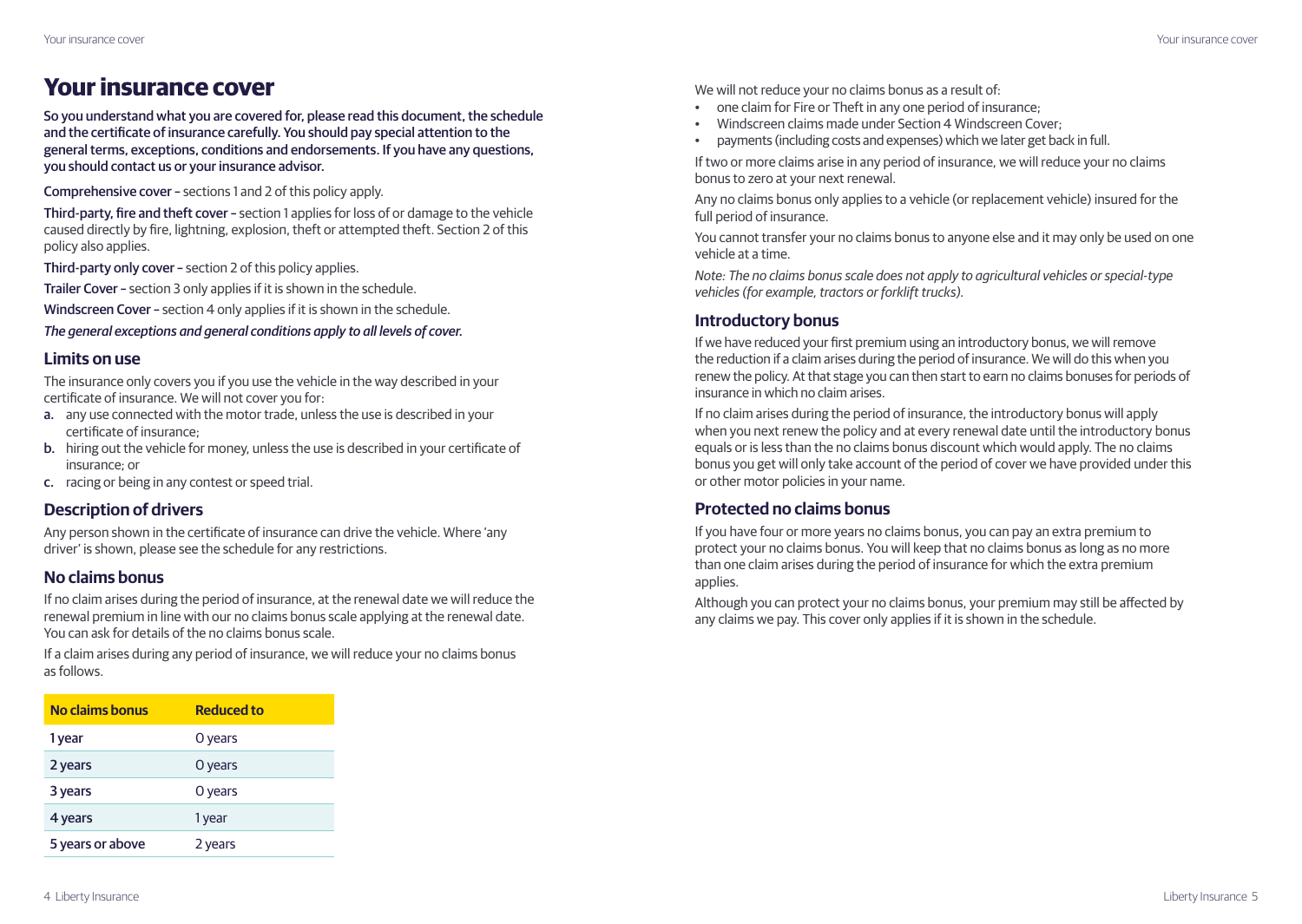## <span id="page-4-0"></span>**General conditions which apply to the whole policy <b>Policy changes**

#### *These general conditions apply to all sections of the policy.*

Where we refer to 'you' in these conditions, it includes your personal representative

- 1. We will only have to make a payment under this policy if:
	- a. all the answers in the proposal and declaration for this insurance are true and complete; and
	- b. you or any insured person meets all the terms, conditions and endorsements of this policy.
	- c. you have proven you have an insurable interest in the vehicle being insured.

#### **Cancellation**

2. You may cancel the policy at any time by contacting us by telephone or writing to us.

You have a legal obligation to return your insurance certificate and disc when cancelling an insurance policy.

If you want to cancel your policy within the first 14 working days, we will refund your premium for any period of insurance remaining.

If you cancel your policy after the first 14 working days, we will refund your premium for any period of insurance remaining, less an administration fee of €50.

All premium refunds may only be issued as long as:

- a. no claim or loss has arisen during the current period of insurance; and
- b. we have received your certificate of insurance and insurance disc.
- 3. We may choose to cancel the policy, giving you a reason, by sending you 10 days' written notice by post or e-mail. We will refund your premium for any period of insurance remaining. You must return to us immediately all certificates of insurance and insurance discs to avoid any action we may take against you to recover them.

If you pay monthly you have agreed to pay the premium on the due date, or dates, as set out in that agreement. If you do not make a payment on time, we can cancel the policy by sending you 10 days' written notice to your last known address. We will refund your premium for any period of insurance remaining less an administration fee.

If the amount you have paid at the cancellation date does not cover the premium owed, we have the right to recover the money that you owe.

We do not refund any premium amount which is less than the amount shown in your schedule of insurance.

All premium refunds may only be issued as long as:

- a. no claim or loss has arisen during the current period of insurance; and
- b. we have received your certificate of insurance and insurance disc.

#### 4. You must:

- a. let us know the details of any new or replacement vehicle before you buy or change vehicles;
- b. pay us any extra premium we may ask for as a result of the new or replacement vehicle; and
- c. let us know if you sell, dispose or change ownership of the vehicle. All cover for the vehicle will end and you must return the certificate of insurance and insurance disc to qualify for any refund of premium which may be due.

If you do not give us, and we do not confirm full details of the vehicle, the insurance will not apply to the vehicle and we will not be responsible for any accident, injury, loss, damage or liability arising as a result of any accident caused by or in connection with that vehicle.

- 5. You must tell us immediately about any material change to your policy, as that change may require us to reassess your cover or move you to a more suitable policy option. Examples of material changes include;
	- a. the main user of the vehicle changes;
	- b. you or anyone covered by this policy are charged or convicted of a motoring offence or are notified of any pending prosecutions;
	- c. you become aware of any medical or physical condition of any driver that may affect their ability to drive;
	- d. you wish to use the vehicle for any use not currently included in your certificate of insurance.

This is not a full list and you should tell us about any change if you are not sure whether it is material or not.

When you tell us about a change, we may then reassess your cover. Certain changes may not be acceptable. If you do not tell us about any relevant changes, we may:

- i. reject or reduce your claim; or
- ii. cancel the policy from the date of the change.
- 6. If the terms of your policy change in any way, we may charge an administration fee.
- 7. We will not refund any amounts less than €30 and we will not charge any amounts less than €30 which arise as a result of a change to the risk. We will only refund any premium if:
	- we have received all the documents we need to carry out the change.

#### **Claims**

- 8. a. You must report any accident, injury, loss or damage involving the insured vehicle or any other motor vehicle which is insured under this policy to us immediately (or by the next working day). We may send you an incident investigation sheet which you must fill in and return as soon as possible.
	- b. In the event of loss of or damage to the vehicle as a result of theft or, attempted theft, you must immediately contact the Gardai. We will send you a theft report form, which we require to be completed by a Garda.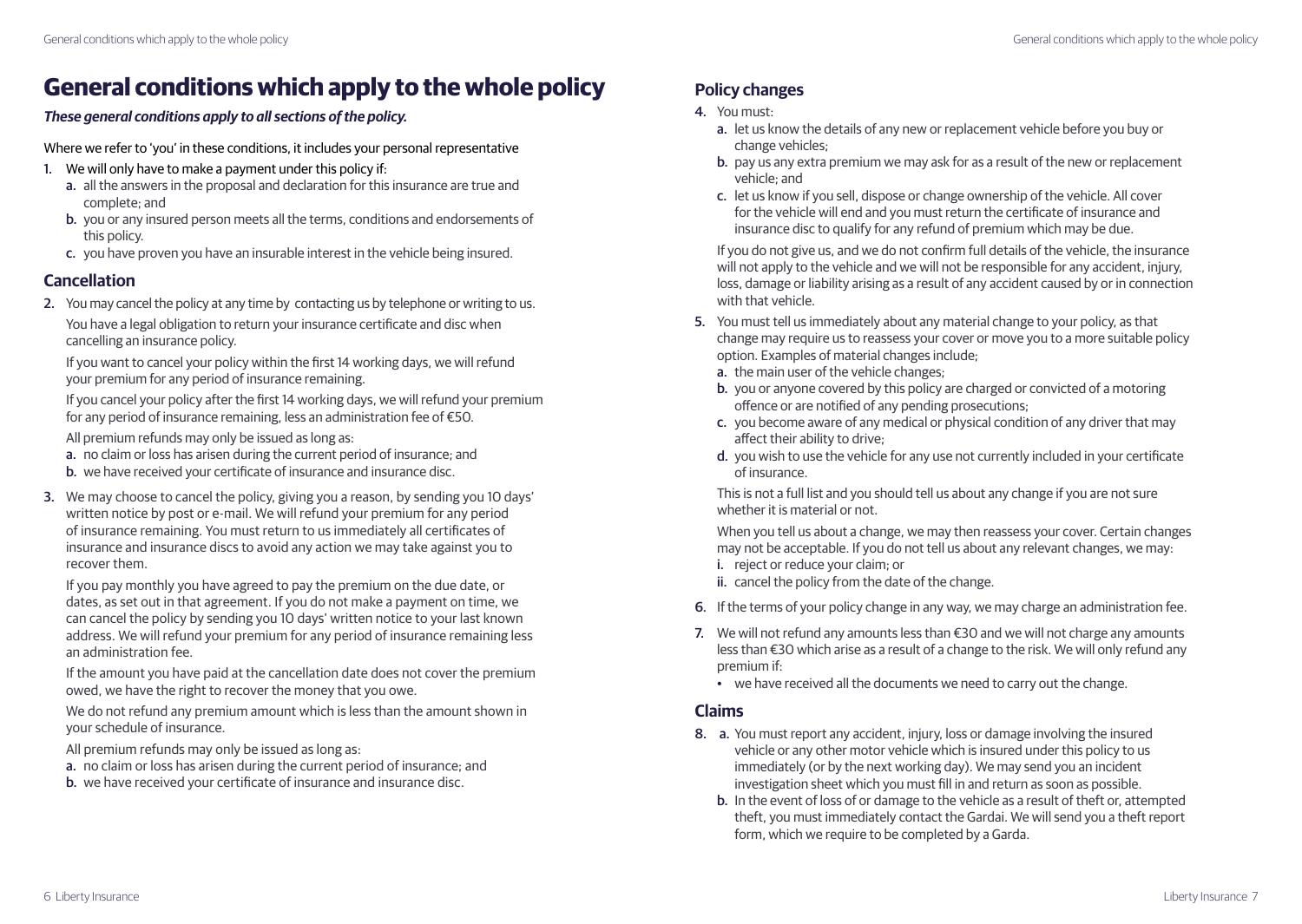- c. You must also write and let us know as soon as you become aware of any current or future prosecution or inquest in connection with any event for which there may be any liability under this policy.
- d. You or any insured person must immediately send us any correspondence relating to any incident without answering it. You, or any other insured person must cooperate with our investigations. You must never accept responsibility or offer or promise payment without our written permission.
- e. If you make a claim, we are entitled to instruct and to give information about you and your policy to other people such as suppliers, private investigators and loss adjustors.
- f. You or any insured person must not do anything to harm our interests.
- g. If you make a claim, we may appoint our own repairers to carry out any repair work.
- 9. If, at the time any claim arises under this policy, there is any other insurance covering the same accident, injury, loss, damage or liability, we will only pay our share of any loss, damage, compensation, costs or expenses.
- 10. If, under the law of any country, we have to make a payment which we would otherwise not have made under this policy, we may recover any payment from you or from the person who the claim was made against.
- 11. We will be entitled to take over and carry out in your name (or in the name of any other insured person) the defence or settlement of any claim. We may prosecute, in your name or in the name of any other person (at our expense and for our benefit) to recover any amount we have paid. We will be able to decide how any proceedings or settlements are handled.

#### **Duty of care**

- 12. You or any insured person must:
	- a. take all reasonable steps to prevent accidents, injuries, loss or damage;
	- b. protect the vehicle against loss or damage;
	- c. give us access, at any reasonable time, to examine the vehicle;
	- d. not leave the vehicle unlocked while unattended, or leave the keys to the ignition (or device for the keyless entry system) with or near the vehicle while unattended; and
	- e. make sure the vehicle is kept in a roadworthy condition and, if necessary, has a valid NCT or CRW (Certificate of Roadworthiness) certificate.

#### **Drink and drugs**

- 13. We will not provide cover for any accident, injury, loss, damage or liability if:
	- a. you or any insured person is driving while unfit to do so due to alcohol or drugs; or
	- b. you or any insured person is driving after drinking alcohol and, three hours after the accident, the amount of alcohol in the breath, blood or urine of the person driving is above the legal limit for driving; or
	- c. as a result of the accident you or any insured person is convicted of or has a prosecution pending for an offence involving alcohol or drugs.

If an accident happens under any of the above, then:

- i. the cover provided in section 1 of the policy for loss of or damage to the insured vehicle will not apply;
- ii. you or any person driving must repay all the amounts we have paid to cover any claims arising from the accident; and
- iii. we may cancel your policy

#### **Fraud and Misrepresentation**

- 14. You and anyone else acting for you or insured under this policy may lose all rights or partial rights under the policy:
	- a. provide fraudulent or misrepresentative information (for example, an incorrect address, no claims discount, date of birth, licence, and so on) when applying for, renewing or amending a policy;
	- b. make or attempt to make a fraudulent claim or exaggerate a claim;
	- c. provide information to support a claim that is not true and complete;
	- d. provide false or stolen documents;
	- e. deliberately fail to tell us of some or all facts relating to a policy or claim;or
	- f. make a claim for loss or damage caused by your or their deliberate act or with your knowledge or involvement;
	- g. If, after a claim has been made under this policy, you become aware of information that would either support or impact the validity of that claim you must disclose such information to us.

We may also attempt to obtain a prosecution against you or any person acting for you or insured under this policy. If you provide fraudulent or misleading information, exaggerate a claim or provide false or stolen documents, we may also tell An Garda Siochana, other law-enforcement agencies, other companies in the Liberty Mutual Insurance Group, other insurers and their agents, credit-reference agencies, fraud-prevention agencies, government agencies, regulatory authorities and other organisations concerned with fraud.

#### **Rights of Recovery**

15. If the law requires us to pay a claim which would not otherwise have been covered by your policy, we reserve the right to recover that amount from you or the person on whose behalf we made the payment.

#### **Choice of law**

16. You and we may choose which law applies to this contract. Unless we agree with you otherwise, this insurance is governed by Irish law.

#### **Vehicle laid up**

17. If the vehicle is laid up (off the road and out of use), we may suspend the insurance under section 2 of this policy as long as you have returned the certificate of insurance and insurance disc.

We will refund up to 70% of your premium, for the period when insurance under section 2 is suspended, as long as: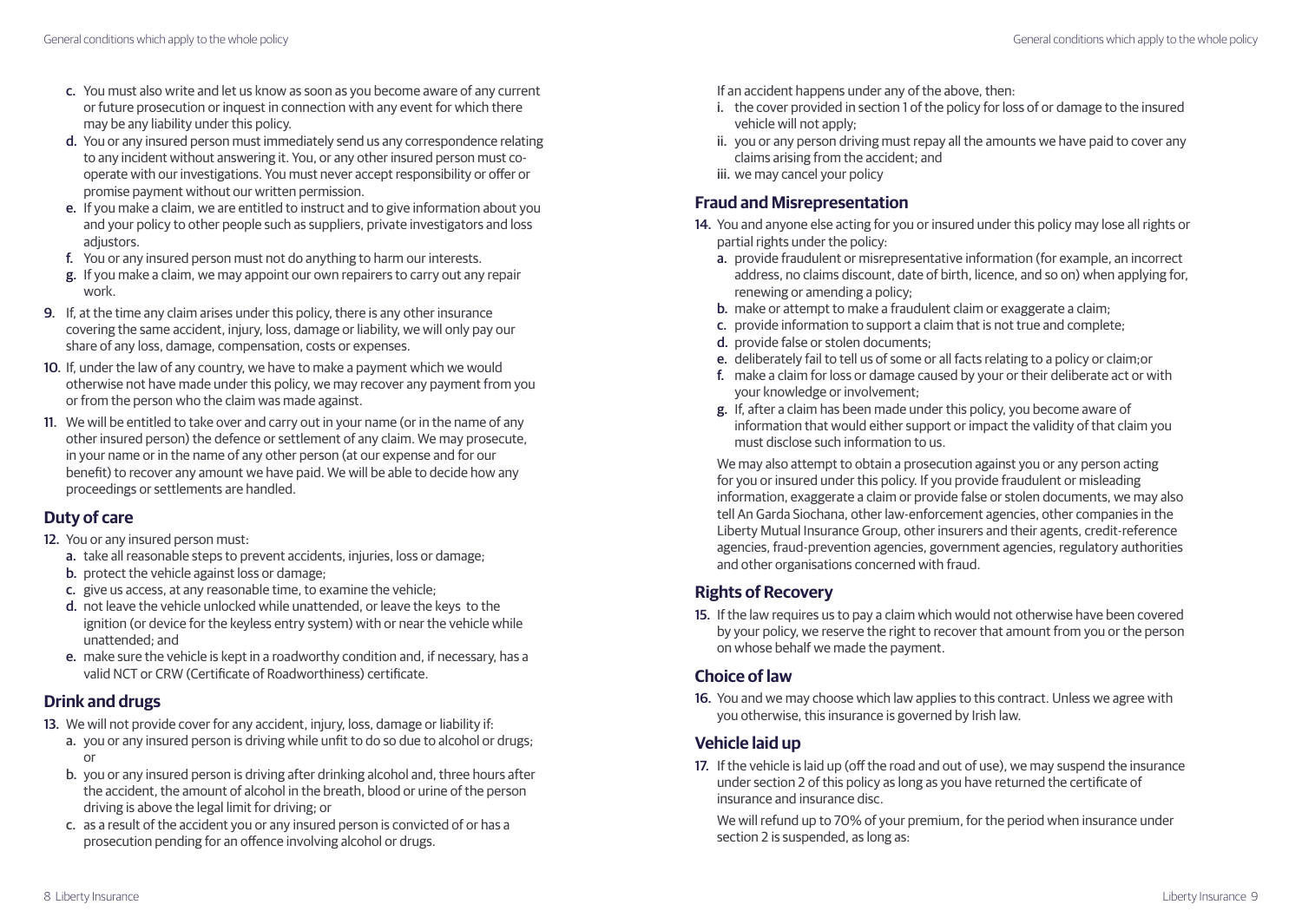- <span id="page-6-0"></span>a. no claim or loss has arisen during the current period of insurance; and
- b. cover is suspended for at least four weeks in a row.

We do not refund any premium which is less than €30 after we charge the administration fee.

During any period where we have suspended the insurance, we will still insure the vehicle against loss or damage in line with the insurance cover provided under section 1

#### **Suspending cover**

18. We may suspend all cover provided by this policy as long as you have returned the certificate of insurance and insurance disc.

We will refund your premium, less an administration fee of  $\epsilon$ 25, for the period when the insurance is suspended, as long as:

- a. no claim or loss has arisen during the current period of insurance; and
- b. cover is suspended for at least 28 days in a row.

We do not refund any premium which is less than €30 after we charge the administration fee.

The 'vehicle laid up' and 'suspending cover' options can only apply within the current period of insurance. At the renewal date, the policy will automatically come into force again. If you pay by direct debit, we will continue to collect these instalments during the period the vehicle is laid up or cover is suspended. At the end of the suspension or laid up period, any rebate due to you will be applied against the remaining direct debit instalments, with any surplus amount being refunded by cheque.

If you paid your premium in full, any rebate due to you at the end of the suspension or laid up period will be refunded to you by cheque.

#### **Currency**

19. All money paid under this policy will be paid in euros.

#### **Language**

20. Your policy and all communications between you and us will be in English.

## **General exceptions which apply to the whole policy**

#### *These general exceptions apply to all sections of this policy.*

#### We will not provide cover for any of the following.

- 1. Any accident, injury, loss, damage or liability if the vehicle is being driven or used for a purpose not described in the certificate of insurance.
- 2. We will not provide cover if the insured person is entitled to claim or is covered under any other policy.
- 3. We will not cover the driver unless;
	- a. they hold a valid licence to drive the vehicle; and
	- b. they meet the conditions and any limits of their driving licence.
- 4. Any liability an insured person has under an agreement which they would not have had if the agreement did not exist.
- 5. Loss, damage or liability:
	- a. directly caused by pressure waves from aircraft and other flying objects travelling at or above the speed of sound;
	- **b.** caused by an earthquake or underground fire:
	- c. caused by pollution or contamination, unless it is caused by a sudden, identifiable, unexpected and accidental incident which happens during the period of insurance;
	- d. if you have an accident while your vehicle, including its load, is being driven when it is not fit and safe to do so;
	- e. if your vehicle is overloaded with passengers or goods;
	- f. caused by using the vehicle in or on any area where aircraft normally land, take off, move or park including any associated service refuelling areas, ground equipment parking areas, aprons, maintenance areas and hangars;
	- g. resulting from using the vehicle at any event during which the vehicle maybe driven on a motor racing track, derestricted toll road (with no speed limit) or at any off-road event; or
	- h. arising out of the deliberate use of the insured vehicle to;
		- cause damage to other vehicles or property, and/or
		- cause injury to any person and/or put any person in fear of injury.
- 6. We will not cover any loss, damage or legal liability directly or indirectly caused by:
	- a. ionising radiation or contamination by radioactivity from any nuclear fuel or from any nuclear waste from burning nuclear fuel;
	- b. the radioactive, poisonous, explosive or other dangerous properties of any explosive nuclear equipment or any part of it; or
	- c. carrying hazardous goods, unless we have agreed to cover this use in writing.
- 7. We will not cover any loss or damage or legal liability caused directly or indirectly by war, riot, revolution, any act of terrorism or any similar event, other than where we must provide cover under the relevant road traffic legislation.

Terrorism is defined as any act, or the use or threat of force, including but not limited to: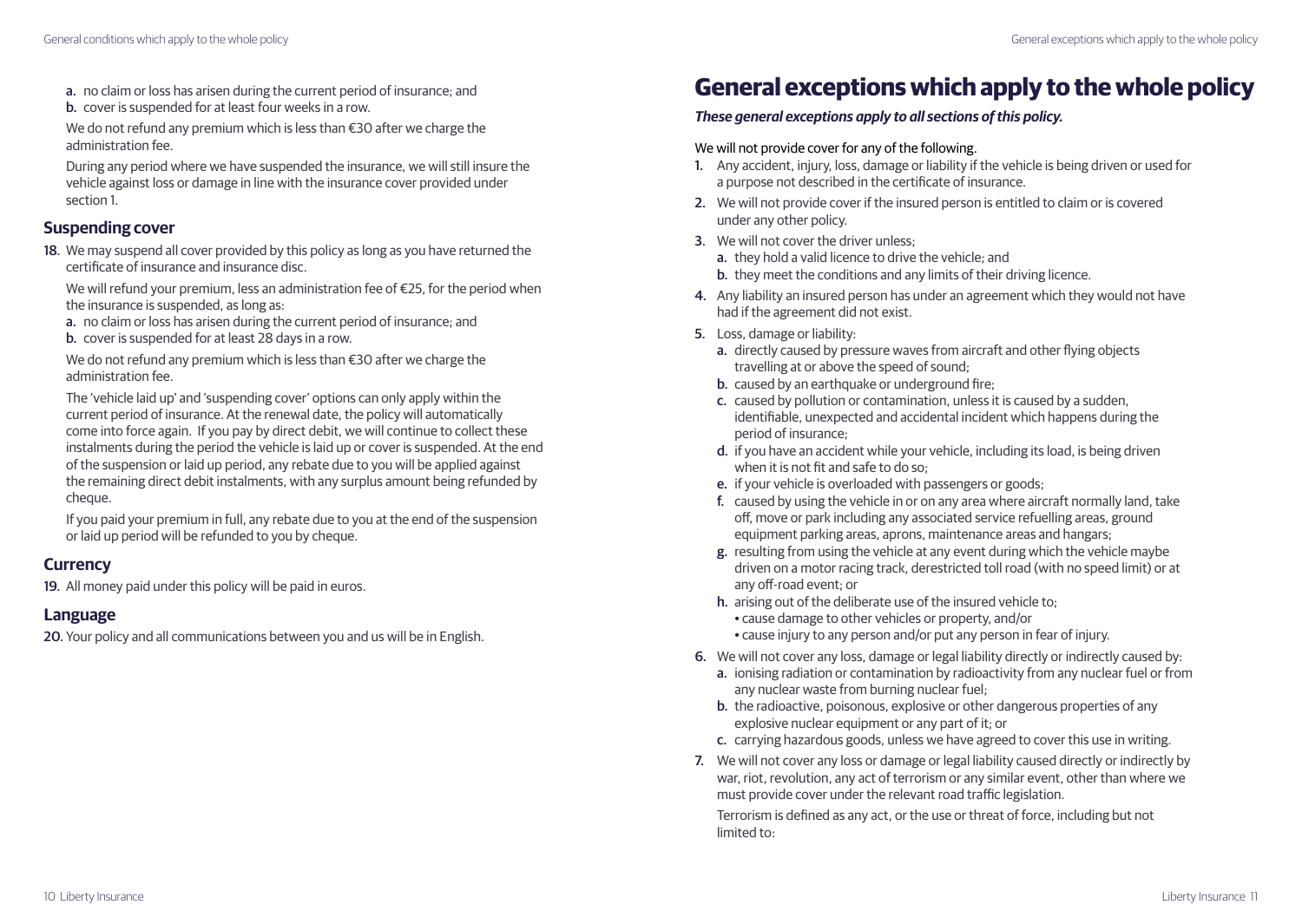- <span id="page-7-0"></span>a. threat of or actual endangerment of the life of a person(s);
- b. threat of or actual serious violence against any person(s);
- c. threat of or actual damage to any form of property;
- d. creating a serious risk to the health and safety of the public;

which is committed by any person(s) for political, religious or ideological purposes to influence any government or to intimidate, bully, pressurise or to put any member of the public in fear.



## **Section 1 Loss of or damage to the insured vehicle**

#### *This section covers loss of or damage to the vehicle(s) or its accessories and spare parts while they are in or on the vehicle(s).*

We will choose whether to repair or replace the vehicle(s) or any part of it or its accessories and spare parts, or pay cash to cover the amount of the loss or damage. The most we will pay will be the market value of the vehicle immediately before the loss or damage happened, but not more than the value as shown in the schedule.

If your vehicle is three years old or more, or if it has been imported, we may decide to repair it with parts which have not been made by your vehicle's manufacturer, but are of a similar standard.

You must let us know immediately about any incident involving loss or damage to the vehicle. You must not pay or agree to pay any expenses to repair any damage without getting our authority beforehand. (See general condition 7.)

If the vehicle belongs to someone other than you or is under a hire-purchase or leasing agreement, we may pay the legal owner for any loss or damage. We will then have no further liability for the loss or damage.

#### **Radio, audio and navigation equipment**

For loss of or damage to radio-receiving or transmitting equipment, audio equipment or electronic navigation equipment permanently fixed to the vehicle, the most we will pay is:

- a. 5% of the value of the vehicle before the accident happened; or
- b. €635; whichever is lower.

The policy does not cover loss of or damage to mobile phones and their accessories or spare parts.

#### **Total loss claims**

A total loss is where the vehicle is no longer economical to repair, cannot be repaired or has been stolen and not found. If the vehicle is a total loss we will pay the market value of the vehicle immediately before the loss or damage happened. The market value of the vehicle will be based on our engineer's assessment with reference to industry guides. The most we will pay will be the value of the vehicle shown in the schedule.

#### **Accident recovery**

We will also pay the reasonable cost of protecting the vehicle and moving it to the nearest repairer if, as a result of any loss or damage insured under this section, the vehicle cannot be driven. We will pay for storage of the vehicle following loss or damage under this section up to a maximum cost of €300. We will pay the reasonable cost of delivering it to you after the repair. However, we will not pay more than the reasonable cost of transporting it to your address, as shown in the schedule.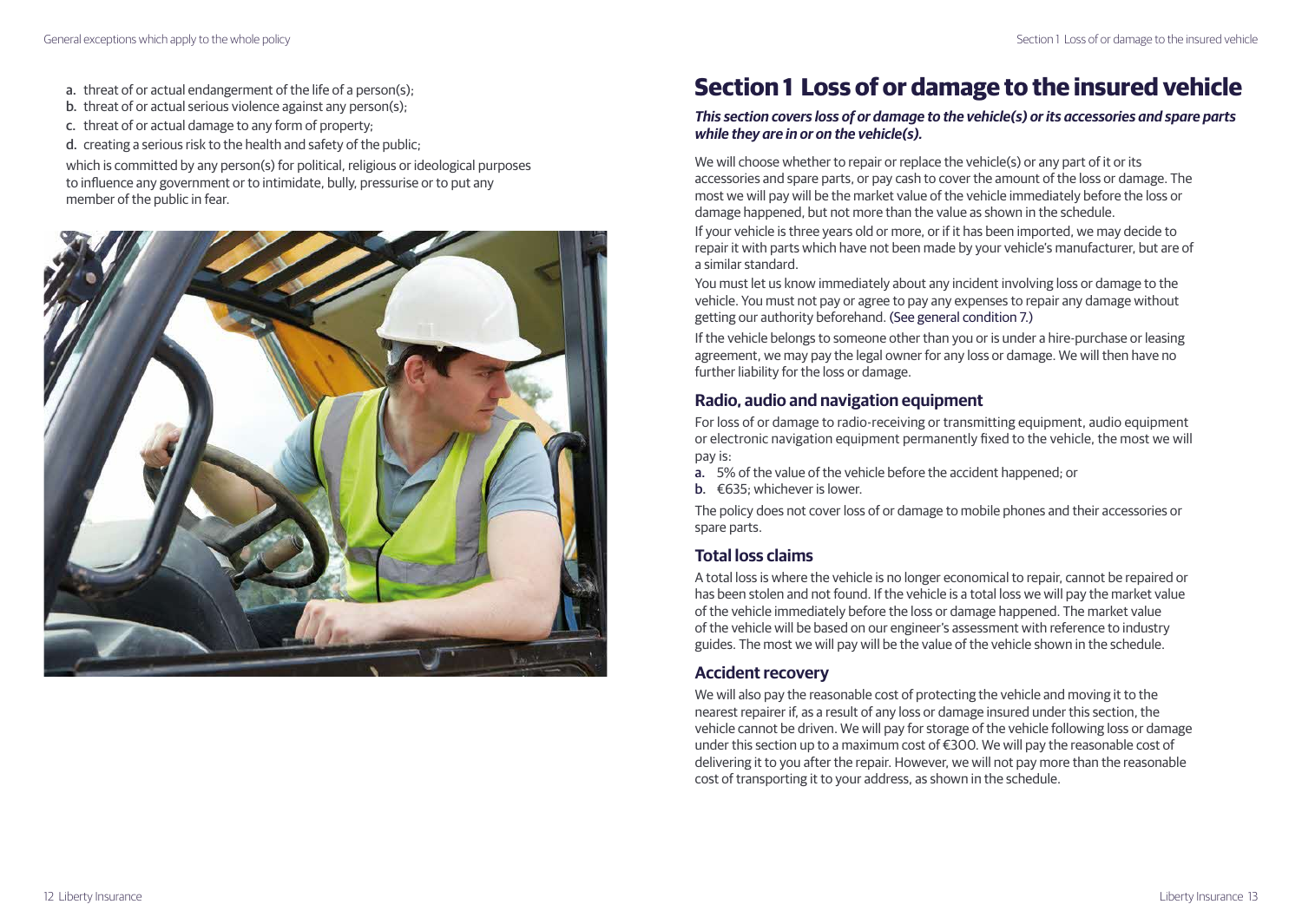#### **Loss of keys**

If the vehicle keys or lock transmitter of the vehicle are lost or stolen, we will pay the cost of replacing:

- a. the door and boot locks;
- b. the ignition and steering lock; and
- c. the lock transmitter;

as long as we are satisfied that the person who may have your keys or transmitter knows where the vehicle is. The most we will pay is €850.

#### **Fire brigade charges**

We will pay for local-authority charges (in line with the Fire Services Act 1981) for putting out a fire in your vehicle if the fire gives rise to a valid claim under the policy, or for removing the driver or passengers from your vehicle using cutting equipment. The most we will pay is €2,200.

#### **Personal accident** *– comprehensive cover only*

We will pay you (the policyholder) or your legal representative €6,500 if you are accidentally injured while travelling in or getting into or out of the vehicle and within the following three months this injury alone results in:

- a. death;
- b. permanent loss of sight in one or both eyes; or
- c. loss of one or more limbs.

The most we will pay in any one period of insurance is  $€6,500$ .

We will not pay this benefit for:

- a. any injury or death resulting from suicide or attempted suicide; or
- b. anyone who is convicted for driving while under the influence of drink or drugs at the time of the accident.

#### **Medical expenses** *– comprehensive cover only*

We will pay for medical expenses up to €135 for each person injured if the vehicle is involved in an accident as long as there is no cover in force under another motor insurance policy.

#### **Exceptions to section 1**

We will not pay for:

- 1. loss of value, depreciation, wear and tear, mechanical, electrical, electronic, computer or computer software failure or breakdown;
- 2. damage to tyres caused by using the brakes or by road punctures, cuts or bursts;
- 3. loss of use or other indirect loss such as loss of earnings or travel costs;
- 4. damage to the vehicle or its accessories and spare parts caused by the contents or goods carried in or on it;
- 5. loss of or damage to personal belongings;
- 6. loss or damage as a result of deception or fraud;
- 7. loss or damage as a result of theft or attempted theft if the vehicle is left unlocked or if the keys to the ignition (or device for the keyless entry system) is left in or near your vehicle while it is unattended;
- 8. loss or damage to the vehicle if it is taken or driven without your permission by a member of your family, anyone who normally lives with you or an invited guest of the home, unless they are prosecuted for taking the vehicle without your permission and you must assist fully with the prosecuting authorities;
- 9. any part of a repair or replacement which improves your vehicle beyond its condition before the loss or damage took place;
- 10. loss or damage as a result of the vehicle being filled with the wrong or contaminated fuel or other substance;
- 11. loss or damage by any driver who has been disqualified from driving or has failed to give details of penalty points or motoring convictions (if any);
- 12. loss or damage due to any government, public or local authority legally taking, keeping or destroying your vehicle;
- 13. the first amounts, as shown in the schedule, of each claim (the excess);
- 14. loss or damage to the vehicle if it does not hold a valid NCT or CRW (Certificate of Roadworthiness) at the time of the loss;
- 15. loss or damage by any learner permit driver who is not accompanied by a full driving licence holder in accordance with the Road Traffic Acts and any other regulations which apply to such learner permit holders while driving;
- 16. a courtesy vehicle where the only repairs required are to damaged or broken glass in the windscreen or windows of the vehicle;
- 17. the cost of parts or the cost of importing parts or accessories for your vehicle from outside the European Union. For all non-European or imported vehicles we will only pay the cost of parts available for a similar standard European model readily available in the Republic of Ireland market;
- 18. loss or damage to the vehicle due to the solidification of the contents carried;
- 19. VAT (Value Added Tax) if you are VAT registered;
- 20. loss of or damage to the contents being carried in or on the vehicle.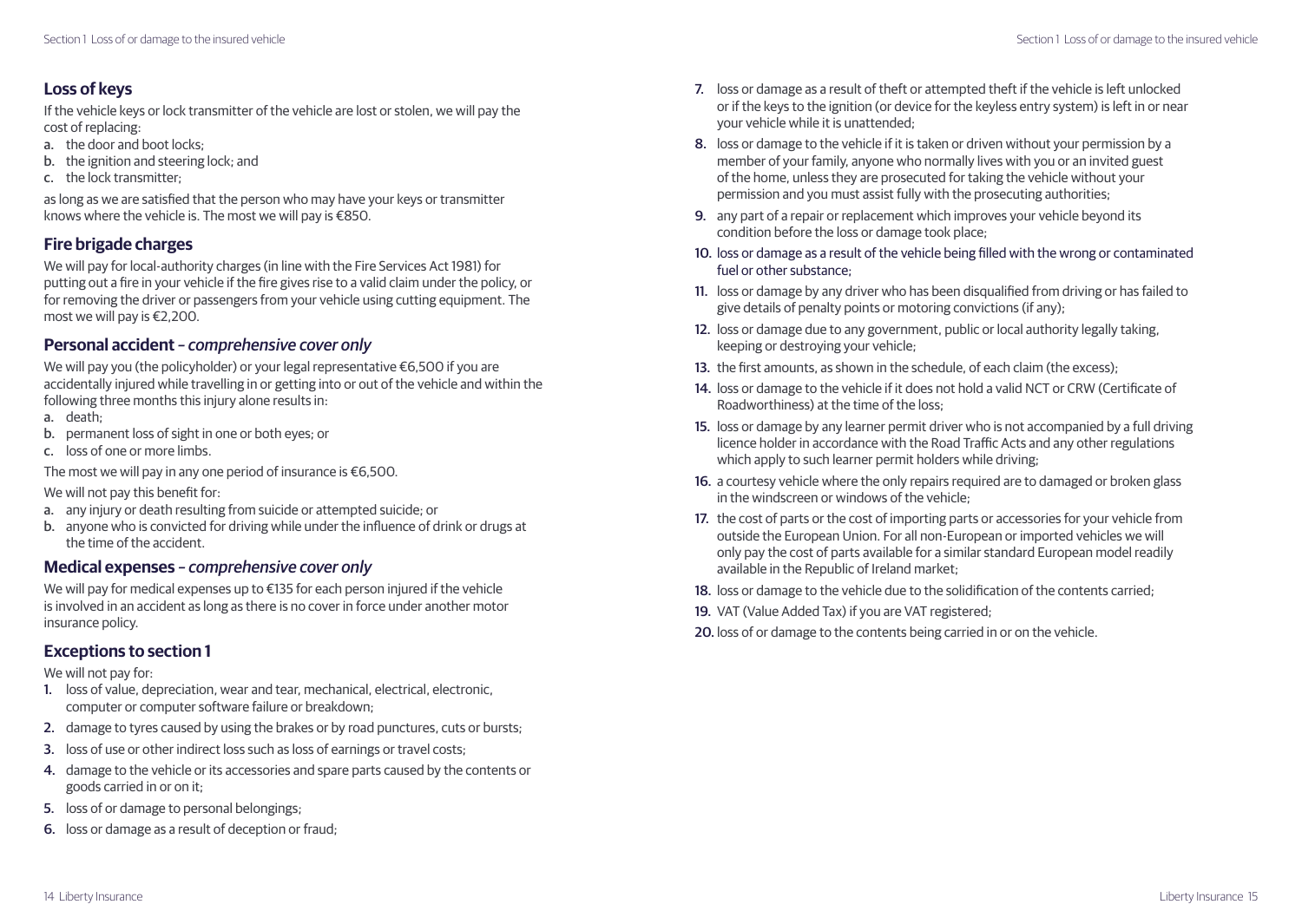#### **Definition of 'insured person'**

For the purpose of insurance under this section, an 'insured person' includes any one of the following.

- 1. You, the policyholder.
- 2. Any person driving the vehicle who is entitled to do so under your current certificate of insurance (other than any person in the motor trade driving the vehicle for the purpose of repairing or maintaining it).
- 3. Your employer or business partner as long as the business use is allowed under the terms of the certificate of insurance. This applies as long as the vehicle does not belong to that person and is not hired or leased by or to them.
- 4. Any person using (but not driving) the vehicle with your permission for social, domestic and pleasure purposes.
- 5. Any person travelling in, or getting into or out of the vehicle.
- 6. The personal representative of any of the people named above (following the person's death) but only for the liability of the person who has died.

We will insure the insured person against legal liability for damages (including the related costs and expenses) for death or bodily injury to any person and damage to property arising as a result of an accident by or in connection with the vehicle. (This includes loading and unloading the vehicle.)

We will not pay more than €1.270,000 for damage to property arising from any one claim or a number of claims arising out of one cause, unless we have agreed otherwise in writing.

#### **Legal costs**

We will pay for the following legal costs related to an event which is covered by this section.

- a. Fees for a solicitor we appoint to represent you at a coroner's inquest or fatal accident enquiry.
- b. Fees for legal representatives that we ask to defend you against a charge of manslaughter or causing death by careless or dangerous driving if we decide there is a reasonable chance of success.

#### **Emergency treatment**

We will pay for emergency treatment fees as set out in the Road Traffic Act, following an accident involving any vehicle which we provide cover for.

### **Foreign use**

As well as providing cover in the territorial limits, we will also provide the minimum cover you need by law to use your vehicle in:

- a. any country which is a member of the European Union; and
- b. any other country which has made arrangements to meet the requirements of the Commission of European Union.

<span id="page-9-0"></span>**Section 2 Liability to other people If you want to extend this cover to your full policy cover, or if you want to travel to any** other country, you must:

- a. ask us to provide cover before the date you leave;
- b. tell us the date you will be leaving, and the date you will be returning;
- c. tell us which countries you are visiting; and
- d. pay any extra premium necessary.

Certain requests may not be acceptable.

#### **Indemnity to principals**

We will extend the cover provided by this section to any public or local authority or other principal, where the vehicle is being used in connection with contract work on behalf of a principal, for the negligence of the insured or any other insured person.

We will only do this if:

- a. they are not covered under any other policy; and
- b. they keep to the terms, conditions and endorsements of this policy as far as they can apply.

#### **Exceptions to section 2**

- 1. We will not cover loss of or damage to:
	- a. property owned by or in the charge of you or any insured person;
	- b. any vehicle or trailer which we provide cover for under this section or any property carried in or on the vehicle or trailer; or
	- c. any motor vehicle which cannot be driven and is attached to a vehicle covered by this policy or any property carried in or on that motor vehicle.
- 2. We will not provide cover if the insured person is entitled to claim a payment or has cover under any other policy.
- 3. We will not cover any loss, damage or liability arising while the vehicle or trailer or attachment of the vehicle:
	- a. is being used as a tool of the trade or
	- b. is not on a public road and is in the process of being loaded or unloaded by any person other than the driver or attendant of the vehicle.
	- c. is being used for the preparation and sale of food or beverages from, in or on the vehicle, trailer or attachment, unless we have agreed otherwise in writing.
- 4. We will not cover loss or damage to any weighbridge, viaduct, road or other surface over which the insured vehicle is driven, or anything under the surface, caused by the weight or vibration of the insured vehicle or its load.
- 5. We will not cover any loss damage or liability arising from the wrongful delivery of any load or part thereof or any defect in the load or part thereof.
- 6. We will not cover death or injury to any person which arises out of the course of their employment, except where it must be covered under the Road Traffic Act.
- 7. This policy does not cover any liability for fines, penalties, punitive or exemplary damages.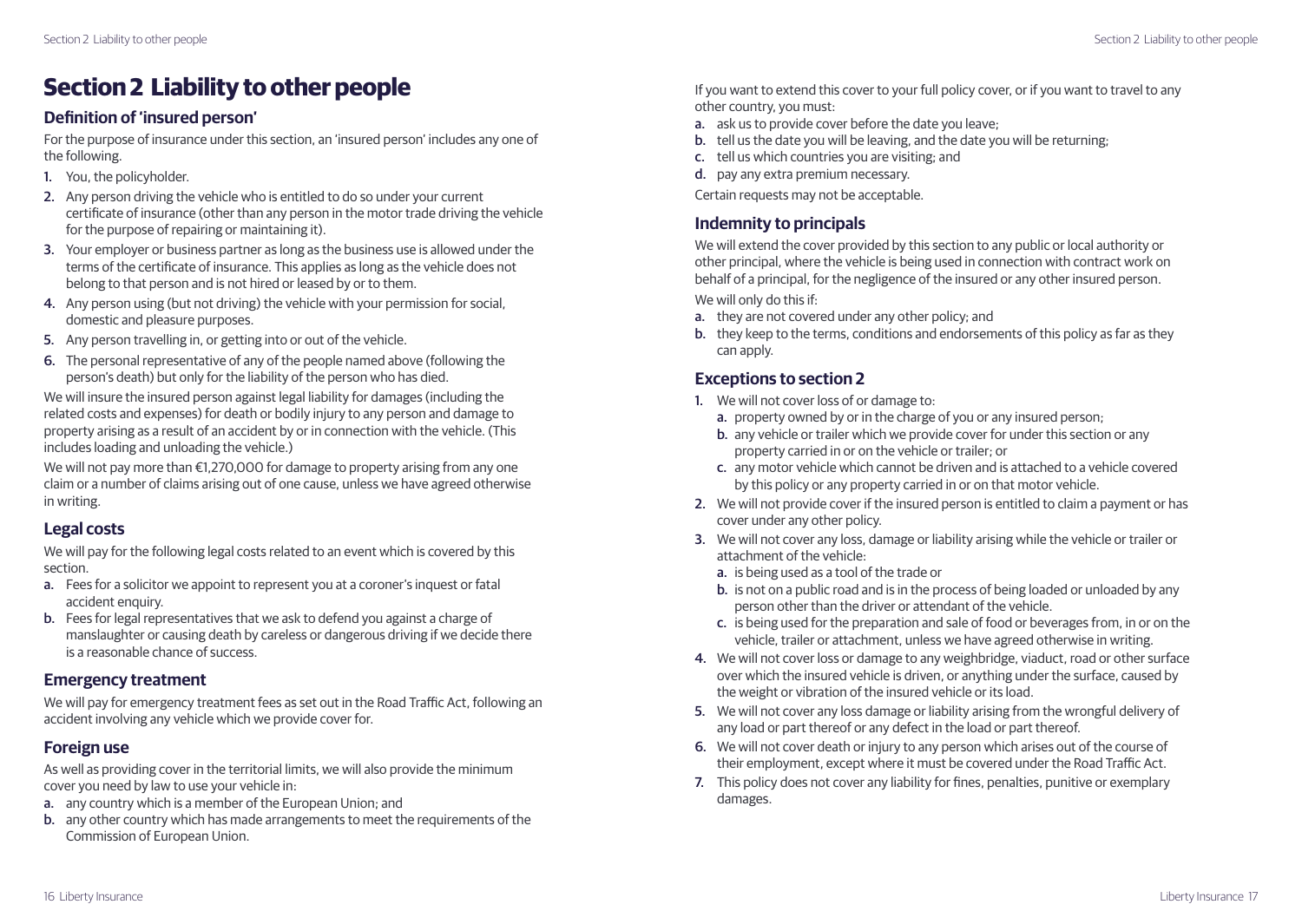## <span id="page-10-0"></span>**Section 3 Trailers**

#### **Loss of or damage to the trailer**

We will extend the cover provided by section 1 to pay for loss of or damage to any trailer, to the level of cover shown in the schedule.

The most we will pay for the loss or damage will be the market value of the trailer immediately before the loss or damage happened, however we will not pay more than the value of the trailer as shown in the schedule.

We will not pay for loss or damage to:

- a. any trailer being towed other than in accordance with the Road Traffic Act(s) or other relevant legislation;
- b. any detached trailer, unless:
	- it is on premises you own or occupy, or secured in a locked garage or compound; or
	- it is kept close to the vehicle;
- c. any property being carried in or on the trailer;
- d. any trailer that is not specified, unless the schedule shows that unspecified trailers are insured and they are in your possession and control.
- e. any trailer resulting from its sinking, slipping, toppling or overturning at any site where the insured vehicle or trailer is located for the purpose of work, where such trailer has a hydraulic tipper mechanism.
- f. the first amounts of each claim, as shown in the schedule for the vehicle to which the trailer is attached to or detached from.

### **Specified Trailers**

We will extend the cover provided by Section 2 to indemnify the insured from liability arising out of the use of any trailer, the details of which have been notified to us, while it is attached to an insured vehicle or while detached under the following circumstances:

- a. the trailer remains at all times in your care custody and control.
- b. out of use but remaining at your premises.

#### **Unspecified Trailers**

We will extend the cover provided by Section 2 to indemnify the insured from liability arising out of the use of any trailer attached to the insured vehicle or while detached under the following circumstances:

- a. the trailer remains at all times in your care custody and control.
- b. out of use but remaining at your premises.

#### **Exceptions to Unspecified Trailers:**

- a. No cover other than that afforded to the insured vehicle shall apply to any trailer attached to the vehicle.
- b. No cover shall apply where such trailer is attached to any vehicle which is not covered under this policy.
- c. No cover applies whilst the trailer is detached unless temporarily detached from the vehicle during the course of a journey.

The indemnity provided under this Section shall apply to any Trailer which is the property of, or hired under a hire purchase agreement to or leased under a vehicle leasing agreement to, the Insured whilst detached from the Insured vehicle in so far as it is necessary to meet the requirements of the Road Traffic Acts.

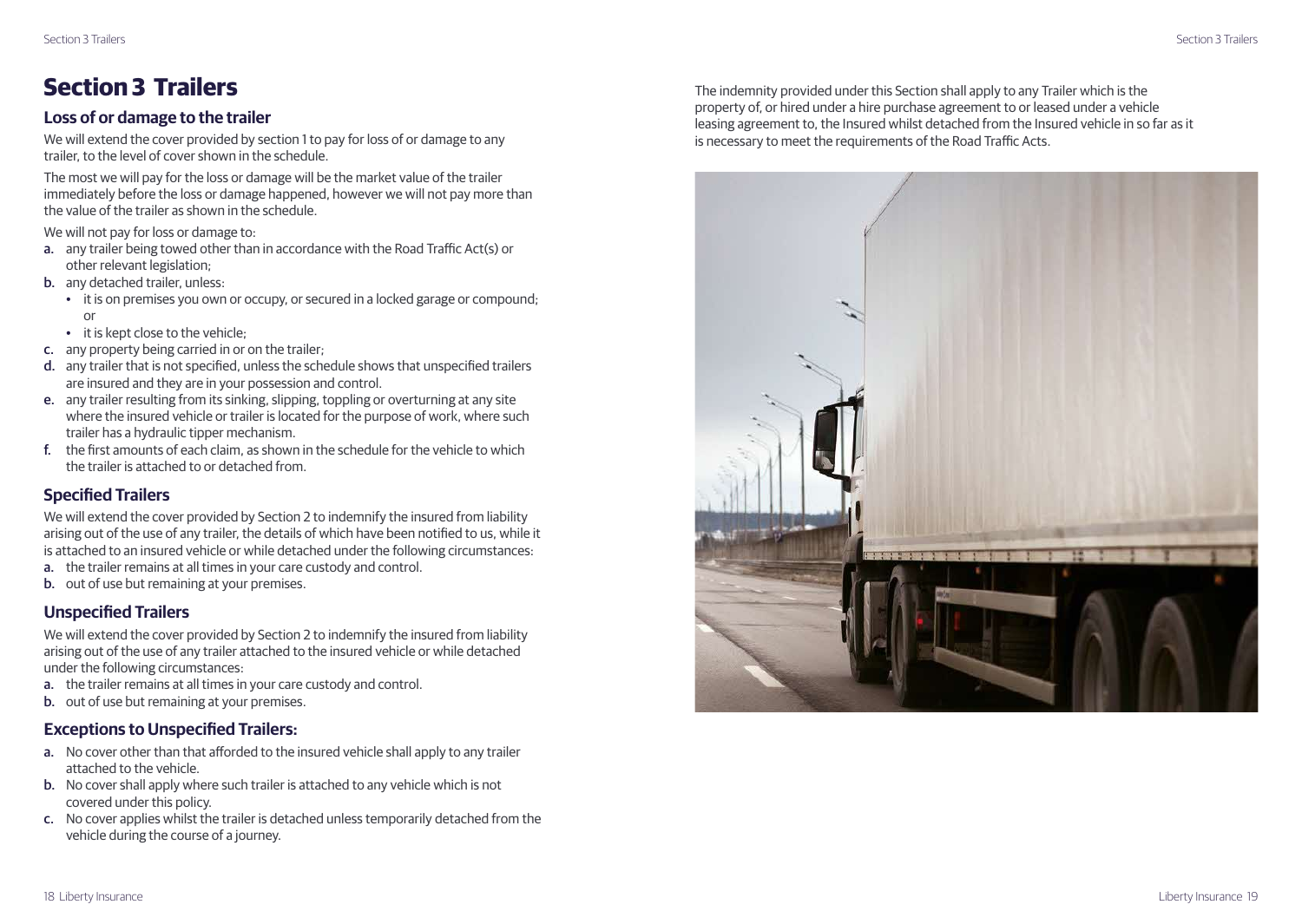### <span id="page-11-0"></span>**Section 4 Windscreen Cover**

#### *This section only applies to the vehicle(s) shown in the schedule indicating that windscreen cover is applicable.*

We will pay the cost of repairing or the cost (less the excess) of replacing damaged or broken glass in the windscreen or windows of the Goods Carrying Commercial vehicle(s) noted on the policy schedule,

- a. as long as there has not been any other loss or damage.
- b. the gross vehicle weight of the vehicle is less than 3.5 tonne and/or carrying capacity is less than 2 tonne.

Claims under this section will not affect your no claims bonus.

Where an excess applies to your claim we will require payment of the excess by credit / debit card before the windscreen replacement will be carried out.

If you need your windscreen repaired or replaced, you should call our approved windscreen specialists on 1800 944 435. We will only carry out a repair if it is safe to do so. The decision on the safest option will be made by the glass technician. If glass needs to be replaced, our windscreen vendor will decide on the source of the replacement glass and will fit glass of no lesser quality to that already in the vehicle.

You must give the policy number when calling for assistance. If your policy cover can't be confirmed on the call and/or if an excess applies, your credit / debit card details will be required.

If there are any delays in obtaining replacement glass from the distributor, our approved windscreen specialists will carry out a temporary repair or replacement to safely protect the vehicle while we await the replacement glass.

We will need to confirm all claims before any repair or replacement work is carried out.

If You are registered for VAT, then You are liable for the VAT element of the repair/ replacement cost of the windscreen.

#### **Exceptions to Section 4**

We will not pay for:

- 1. the excess shown in the schedule (the windscreen excess) this excess will not apply if the glass is repaired and not replaced
- 2. any amount over €150 (less the excess) for replacement or €50 for repair work if the work is not carried out by our approved windscreen specialists;
- 3. any more than two claims per vehicle under this section during the period of insurance;
- 4. more than €750 in total for replacing damaged or broken glass in the windscreen or windows in any period of insurance
- 5. damaged or broken glass in sunroofs, canopies, panoramic roofs or panoramic windscreens or any bespoke glass fittings;
- 6. damaged or broken glass to vehicles that are temporarily covered;
- 7. damage caused by wear and tear or negligence;
- 8. damage to broken glass in any vehicle covered under the policy where the gross vehicle weight exceeds 3,500 kg or the vehicle is not a Goods Carrying Commercial Vehicle;
- 9. the cost of parts or the cost of importing parts or accessories for your vehicle from outside the European Union. For all non-European or imported vehicles we will only pay the cost of parts available for a similar standard European model readily available in the ROI market.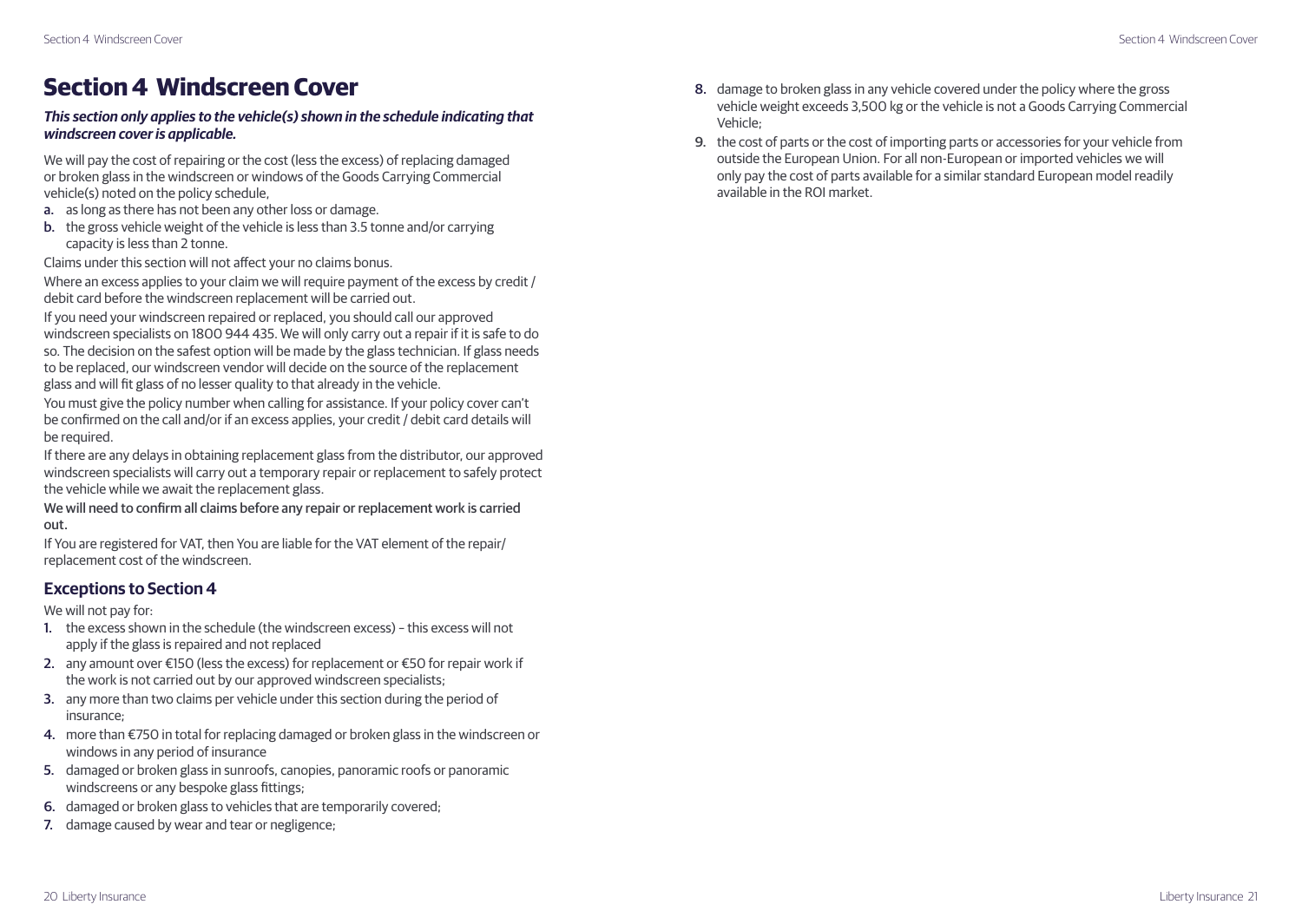### <span id="page-12-0"></span>**Customer Care**

We are committed to providing all our customers with a high standard of service at all times. We realise that things can go wrong and there may be times when you feel our service has let you down. As a valued customer, you have the right to complain.

- 1. Please contact our staff first to see if we can resolve any concerns you may have. Phone 1800 891 890.
- 2. If you are not happy with our response, you can send your concerns in writing to our Customer Service Manager at: Liberty Insurance, Dublin Road, Cavan, Co Cavan. E-mail: feedback@libertyinsurance.ie
- 3. We will write to you to let you know we have received your complaint.
- 4. Our staff will try to resolve your complaint immediately. If this is not possible, we promise to acknowledge your complaint within 5 business days of receiving it. In the unlikely event that we have not resolved your complaint within 20 business days of receiving it, we will write and let you know why and what further action we will take.
- 5. If you are not satisfied with our decision or if we haven't given you a decision after 40 business days, you have the right to refer your complaint to the Insurance Ombudsman at:

The Financial Services and Pensions Ombudsman Lincoln House, Lincoln Place Dublin 2, D02 VH29.

Tel: (01) 567 7000 Email: info@fspo.ie Website: www.fspo.ie

We value feedback and welcome it as an opportunity to improve our service.

Alternatively, any dispute between you and us about our liability for a claim or the amount to be paid, where the amount of the claim is €5,000 or more, must be referred within 12 months of the dispute arising, to an arbitrator appointed jointly by you and us. If we cannot agree on an arbitrator, the president of the Law Society of Ireland will appoint an arbitrator. If you do not refer such a dispute to arbitration within 12 calendar months of the dispute arising, the claim shall be deemed to have been abandoned.

#### **Insurance Act 1936**

All money which becomes due under this policy will be paid in the Republic of Ireland in line with section 93 of the Insurance Act 1936.

#### **Stamp Duties Consolidation Act 1999**

Stamp duty has been or will be paid to the Revenue Commissioners in line with section 5 of the Stamp Duties Consolidation Act 1999.

Liberty Seguros, Compañía de Seguros y Reaseguros, S.A., (trading in Ireland as Liberty Insurance), is the data controller of your personal data, which will be processed in order to provide our insurance services to you, as well as to comply with our legal obligations. In addition, where you have told us that you are happy to receive marketing information from us (or that you don't object to it), we will process your personal data in order to send you marketing communications about Liberty Seguros' products. You may exercise your rights to access, rectify, erase, restrict, object to the processing of your data or revoke your consent, among other data protection rights, by sending an email to DataProtectionOfficer@libertyinsurance.ie. You can find more information on the processing of your personal data, as well as regarding data recipients https://www.libertyinsurance.ie/about-us/customer-information/generaldata-protection-regulation-gdpr.